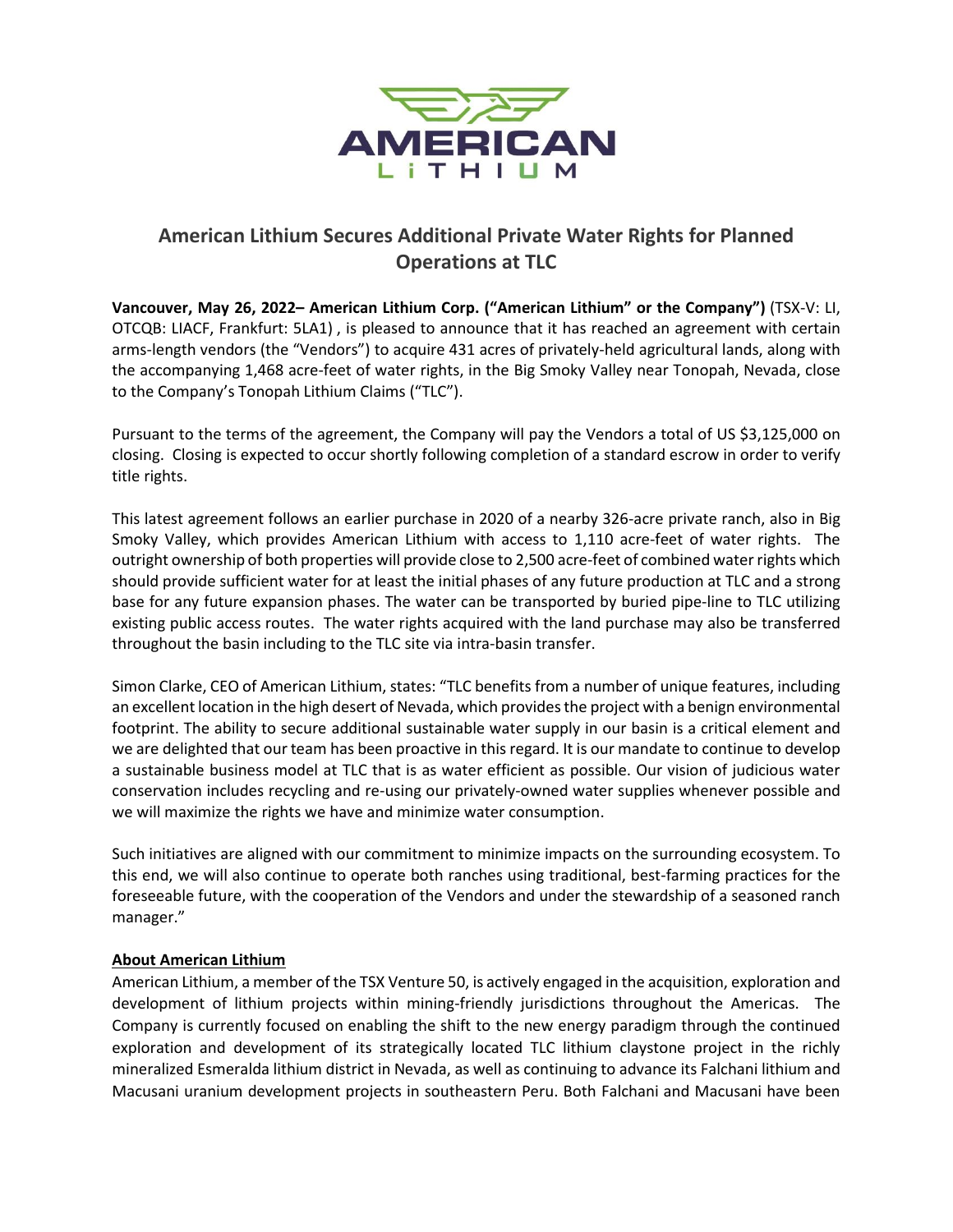through preliminary economic assessments, exhibit strong additional exploration potential and are situated near significant infrastructure.

# **On behalf of the Board of Directors of American Lithium Corp.**

*"Simon Clarke"* CEO & Director Tel: 604 428 6128

For further information, please contact:

### **American Lithium Corp.**

Email: info@americanlithiumcorp.com Website: www.americanlithiumcorp.com Follow us on Facebook, Twitter and LinkedIn.

Neither the TSX Venture Exchange nor its Regulation Services Provider (as that term is defined in the policies of the TSX Venture Exchange) accepts responsibility for the adequacy or accuracy of this press release.

# **Cautionary Statement Regarding Forward Looking Information**

*This news release contains certain forward-looking information and forward-looking statements (collectively "forward-looking statements") within the meaning of applicable securities legislation. All statements, other than statements of historical fact, are forward-looking statements. Forward-looking statements in this news release include, but are not limited to, statements regarding the planned acquisition of additional water rights and future operations at TLC, and any other statements regarding the business plans, expectations and objectives of American Lithium. Forward-looking statements are frequently identified by such words as "may", "will", "plan", "expect", "anticipate", "estimate", "intend", "indicate", "scheduled", "target", "goal", "potential", "subject", "efforts", "option" and similar words, or the negative connotations thereof, referring to future events and results. Forwardlooking statements are based on the current opinions and expectations of management are not, and cannot be, a guarantee of future results or events. Although American Lithium believes that the current opinions and expectations reflected in such forward-looking statements are reasonable based on information available at the time, undue reliance should not be placed on forward-looking statements since American Lithium can provide no assurance that such opinions and expectations will prove to be correct. All forward-looking statements are inherently uncertain and subject to a variety of assumptions, risks and uncertainties, including risks, uncertainties and assumptions related to: American Lithium's ability to achieve its stated goals; risks and uncertainties relating to the COVID-19 pandemic and the extent and manner to which measures taken by governments and their agencies, American Lithium or others to attempt to reduce the spread of COVID-19 could affect American Lithium, which could have a material adverse impact on many aspects of American Lithium's businesses including but not limited to: the ability to access mineral properties for indeterminate amounts of time, the health of the employees or consultants resulting in delays or diminished capacity, social or political instability in Peru which in turn could impact American Lithium's ability to maintain the continuity of its business operating requirements, may result in the reduced availability or failures of various local administration and critical infrastructure, reduced demand for the American Lithium's potential products, availability of materials, global travel restrictions, and the availability of insurance and the associated costs; the judicial appeal process in Peru, and any and all future remedies pursued by American Lithium and its subsidiary Macusani to resolve the title for 32 of its concessions; risks regarding the ongoing Ontario Securities Commission regulatory proceedings;*